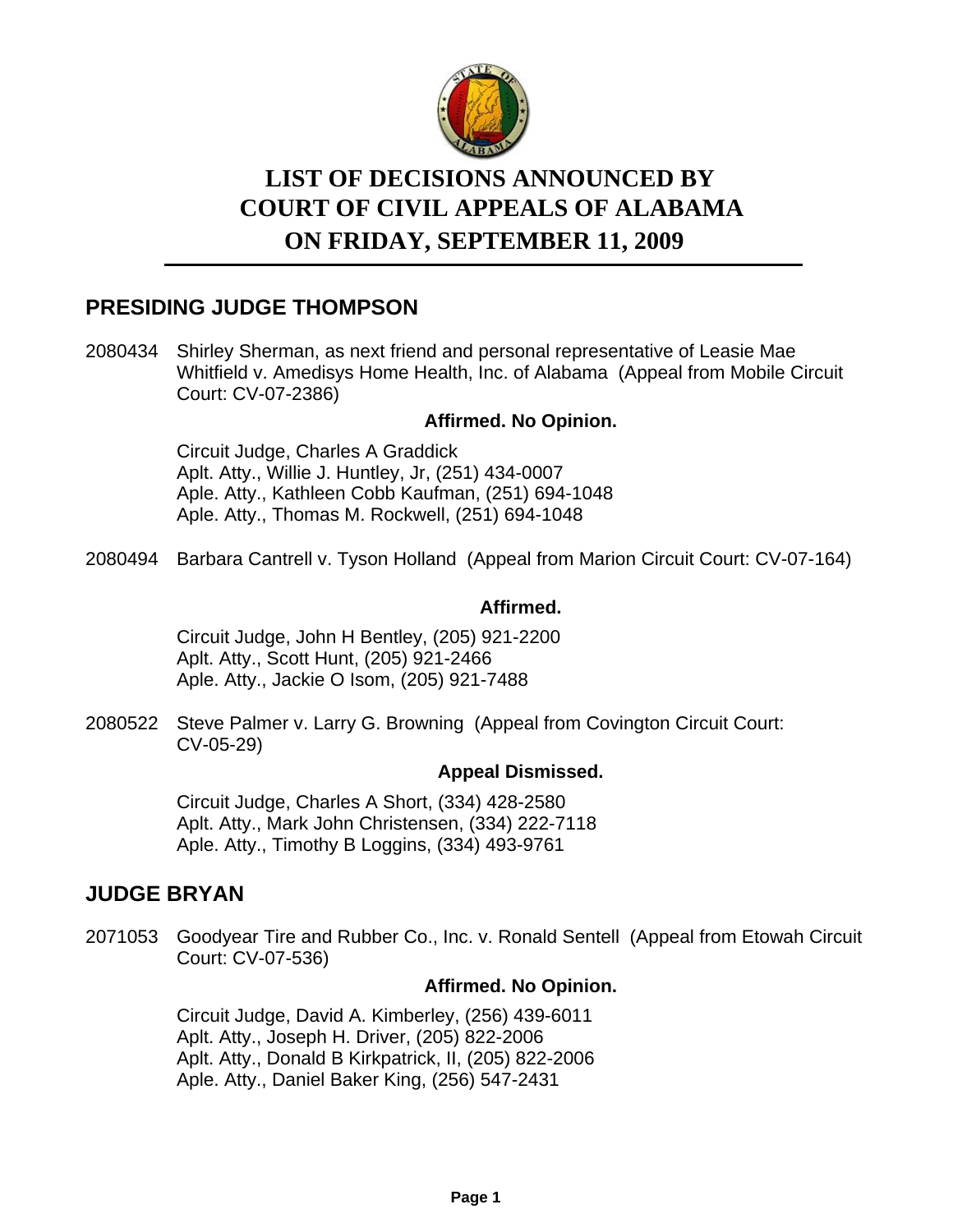2080313 Caleb Silbernagel, by and through his father and next friend Sean Silbernagel v. Maranatha Baptist Church, Inc. (Appeal from Houston Circuit Court: CV-07-32)

#### **Affirmed.**

Circuit Judge, Larry K Anderson, (334) 677-4858 Aplt. Atty., Jeremy Landon Hawsey, (251) 867-6222 Aplt. Atty., Earnest R White, (251) 867-6222 Aple. Atty., Griffin M. Shirley, (334) 897-5775 Aple. Atty., L Merrill Shirley, (334) 897-5775

2080541 R.B. v. Calhoun County Department of Human Resources (Appeal from Calhoun Juvenile Court: JU-07-397.02)

### **Affirmed. No Opinion.**

2080550 Q. W. v. Calhoun County Department of Human Resources (Appeal from Calhoun Juvenile Court: JU-07-397.02)

### **Affirmed. No Opinion.**

2080674 Philip Owens v. Gloria Ann Owens and Betty Thomas (Appeal from Monroe Circuit Court: CV-04-189)

### **Affirmed.**

District Judge, C Kendall Snow, (334) 295-8774 Aplt. Atty., Nicholas S Hare, Jr., (251) 575-4546 Aple. Atty., J Milton Coxwell, Jr, (251) 575-2146

# **JUDGE THOMAS**

2080465 Etinosa Edosomwan, a minor, by and through his mother and next friend, Betty Edosomwan v. A. B. C. Daycare and Kindergarten, Inc. (Appeal from Jefferson Circuit Court: CV-08-900515)

#### **Affirmed.**

Circuit Judge, Helen Shores Lee, (205) 325-5635 Aplt. Atty., Obinna K. Mbanugo, (205) 776-2058 Aple. Atty., C. Peter Bolvig, (205) 251-8143

2080556 Gary Edwin Crowe v. Shelby Collins Crowe (Appeal from Etowah Circuit Court: DR-03-1131.01)

### **Affirmed. No Opinion.**

Circuit Judge, William H Rhea, III, (256) 549-5317 Aplt. Atty., Shannon LeAnne Millican, (256) 543-7610 Aple. Atty., Dani V. Bone, (256) 547-1005 Aple. Atty., Mari Morrison, (205) 982-8515